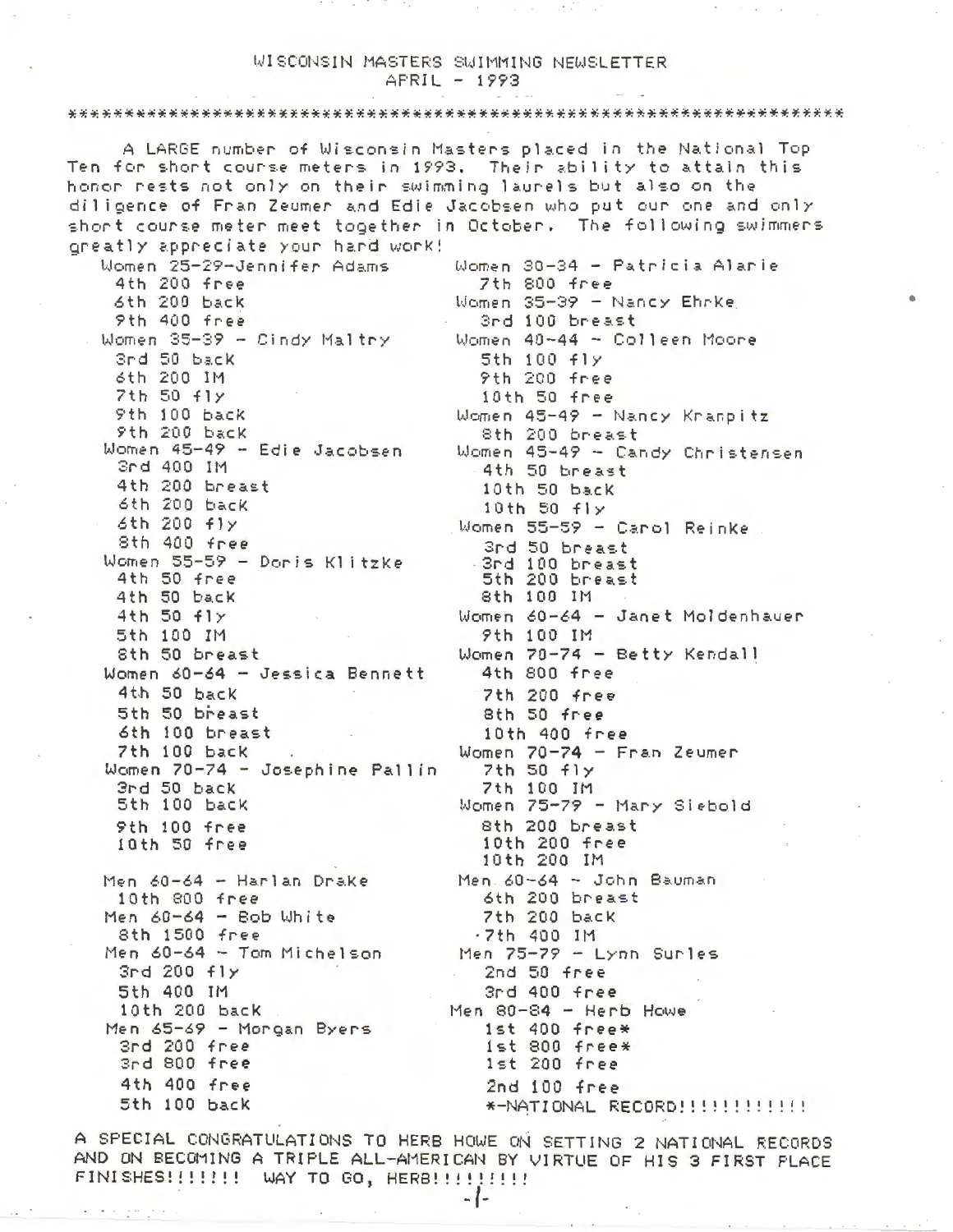# RELAY TOP TEN FINISHES - SCM '92

Womens  $200$  free relay  $-120+$ 9th Green Bay YMCA Tami Vandenwymelenberg Kari Anderson Jane Bennett Carol Reinke Mens 200 Free Relay -  $240+$ 3rd Wisconsin Masters John Bauman Henry Griesbach Alex MacGillis Thomas Michelson Mixed 200 Free Relay -  $160+$ 6th Wisconsin Masters John Maniaci Candy Christense Nancy Kranpitz Arthur Sanchez Mixed 200 Medley Relay -  $160+$ Nancy Kranpitz Candy Christensen w. John Maniaci Arthur Sanchez

ひつつ ディー・カウェー いなんしか

Womens 200 Medley Relay - 120+ 10th Green Bay YMCA Jenny Bourguinon Carol Reinke Jane Bennett Julie Borgwardt Mens 200 Medley Relay -  $240+$ 5th Wisconsin Masters Henry Griesbach Alex MacGillis John Bauman Thomas Michelson Mixed 200 Medley Relay - 120+ 1st Wisconsin Masters\* Cindy Maltry Nancy Ehrke David Bachleda David Farrell \*This relay earns All-American status by virtue of its 1st place finish! CONGRATULATIONS!!!

Eleven of our Wisconsin Masters Swimmers placed in the 1992 Postal Pentathalon sponsored by the Minnesota Masters Swim Club. Their results are as follows:

Edie Jacobsen - 45-49 - 1st Ironman, 3rd Middle Distance Doris Klitzke - 55-59 - 2nd Sprint Fran Zeumer -  $70-74 - 1st$  Sprint James Littlefield - 30-34 - 2nd Sprint Kent Taylor - 30-34 - 5th Sprint, 6th Middle Distance David Farrell - 35-39 - 5th Sprint Arthur Sanchez - 40-44 - 3rd Sprint John Maniaci - 40-44 - 2nd Middle Distance, 5th Sprint Alex MacGillis -  $60-64$  - 4th Sprint John Bauman - 60-64 - 1st Middle Distance Thomas Michelson - 60-64 - 1st Ironman

Congratulations to all on a fine showing in this nationally sponsored event!

Herb Howe was honored as Swimmer of the Year at the Wisconsin Life Sports Banquet held March 13 in Appleton. On October 31 at our meet at Lawrence University, Herb swam to a world record in the 800 meter free for 80-84 group (15.07.97). Congratulations, Herb! Other honorees in the past years have been Lynn Surles and Edie Jacobsen. John Bauman and Harlan Drake were also honored at the banquet as co-volunteers of the year for swimming. Not enough thanks can be given to these two for all the work they do for master's swimming in Wisconsin. Without them there would be no master's program. Thanks again, Harlan and John!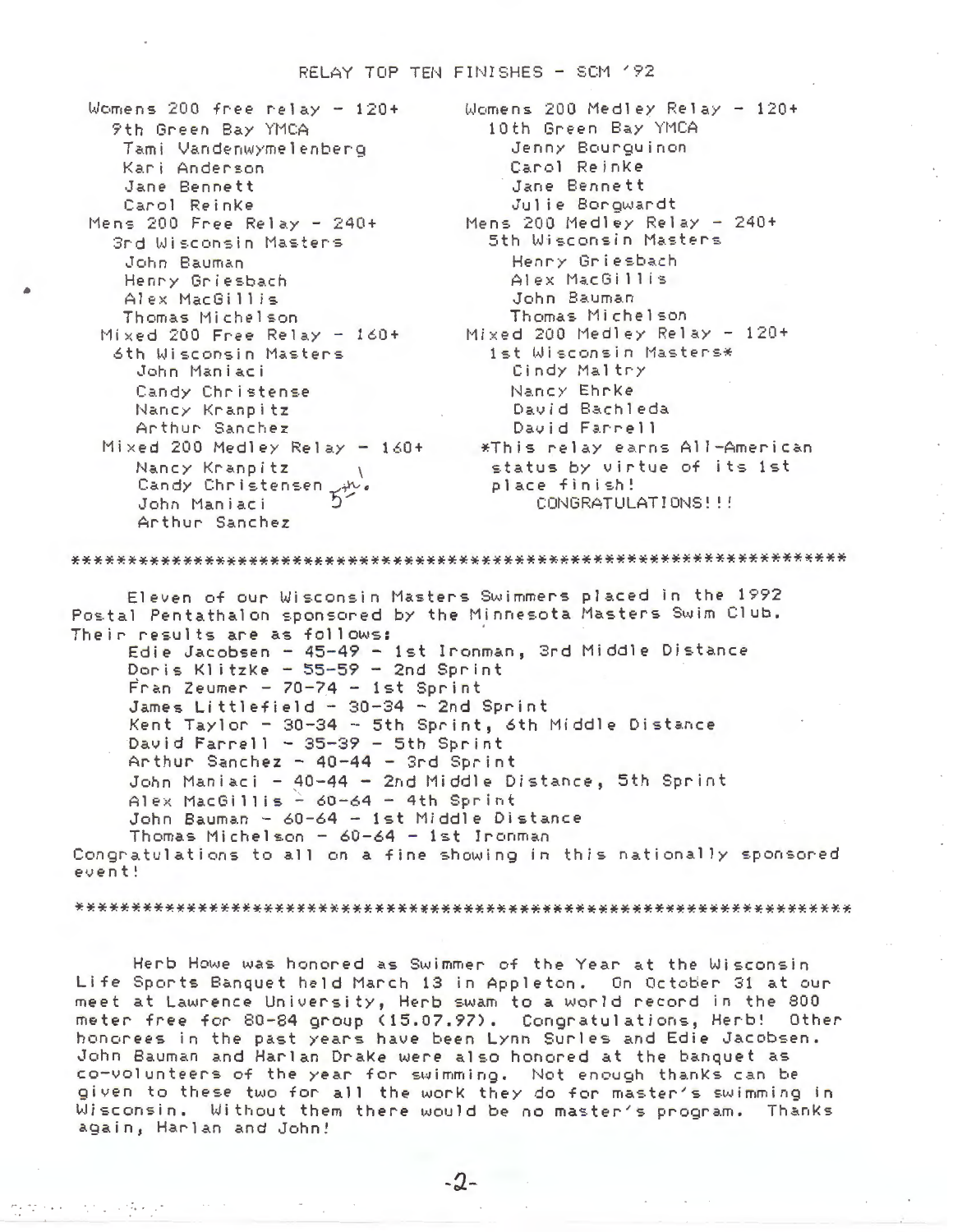Having a big behind may be more tolerable if you look on it as having a large following. Doug Larson, GB Press Gazette)

# 

The following is a review by Nancy Kranpitz of an article entitled "Swim Yourself Thin", by Dr. Lewis G. Maharam, M.D., which appeared in the June 1992 issue of Fitness Swimmer.

As a fitness swimmer I have on more than one occasion had the old wives tale of "Swimming is great exercise, but it won't help you lose weight" thrown at me. The American Journal of Sports Medicine has even gone so far as to publish a study (by Dr. Grant Gwinup of the University of California, Irvine) "proving" that while walkers and cyclers can lose 10-12 percent of their body weight, swimmers will actually GAIN as much as 3 percent! But the "study" had several flaws - among them being the researchers failed to keep track of what the women ate and they also failed to look at changes in their body fat which is often a better indication of improved physical fitness. It is an established fact that muscle, which is a lot denser than fat, becomes larger when exercised. So a gain in muscle size can result in overall weight gain even if the exercise produces a loss of fat. Thus the swimmer's weight gain could have been due to added muscle tissue.

Another well known fact is that weight loss is simply a process of burning more calories than you take in. If a 150 pound person uses an average of 11 calories a minute swimming freestyle (as per data compiled in Exercise Physiology by William McArdle, Frank Katch and Victor Katch - Lea & Febiger, 1991) simple math will show that translates into 660 calories burned in a one hour workout. So why the continued questions about swimming's weight loss-inducing power? Apparently many uncoached swimmers - including the subjects in several studies - DID NOT push themselves at the intensity level needed to initiate swimming's calorie burning potential.

Another study at the University of Missouri "showed" that swimmers retain up to 5 percent more body fat than did a group of fitness walkers. This "study" appeared to support the notion that cold water triggers the body's mechanism of retaining fat as a form of insulation. But once again the study failed to monitor the participants caloric intake and neither study took into account the level of exercise intensity of their participants.

Now the good news for those of us who feel compelled to "prove" our sport is effective in weight and fat percentage control. At the University of California, Davis, Human Performance Lab, a study has been conducted on a group of previously sedentary men who worked out for an hour a day for three months by either jogging or swimming. Prior to beginning each participant was tested to determine their V02 max and assigned a training level based on a heart rate that correlated to 75% of their VO2 max. The results? All participants lost weight and body fat and, with intensity levels finally equalized, swimmers, even those who swam in cold water, lost more weight and fat than the runners.

So the next time someone throws that old wives tale in your face you can now retort with "the facts" we have known all along. Not only is swimming a great total body exercise that increases muscle tone and endurance, it also helps eliminate unwanted fat. The ONLY condition is that you must push yourself in the pool as hard as your fitness minded friends push themselves on land.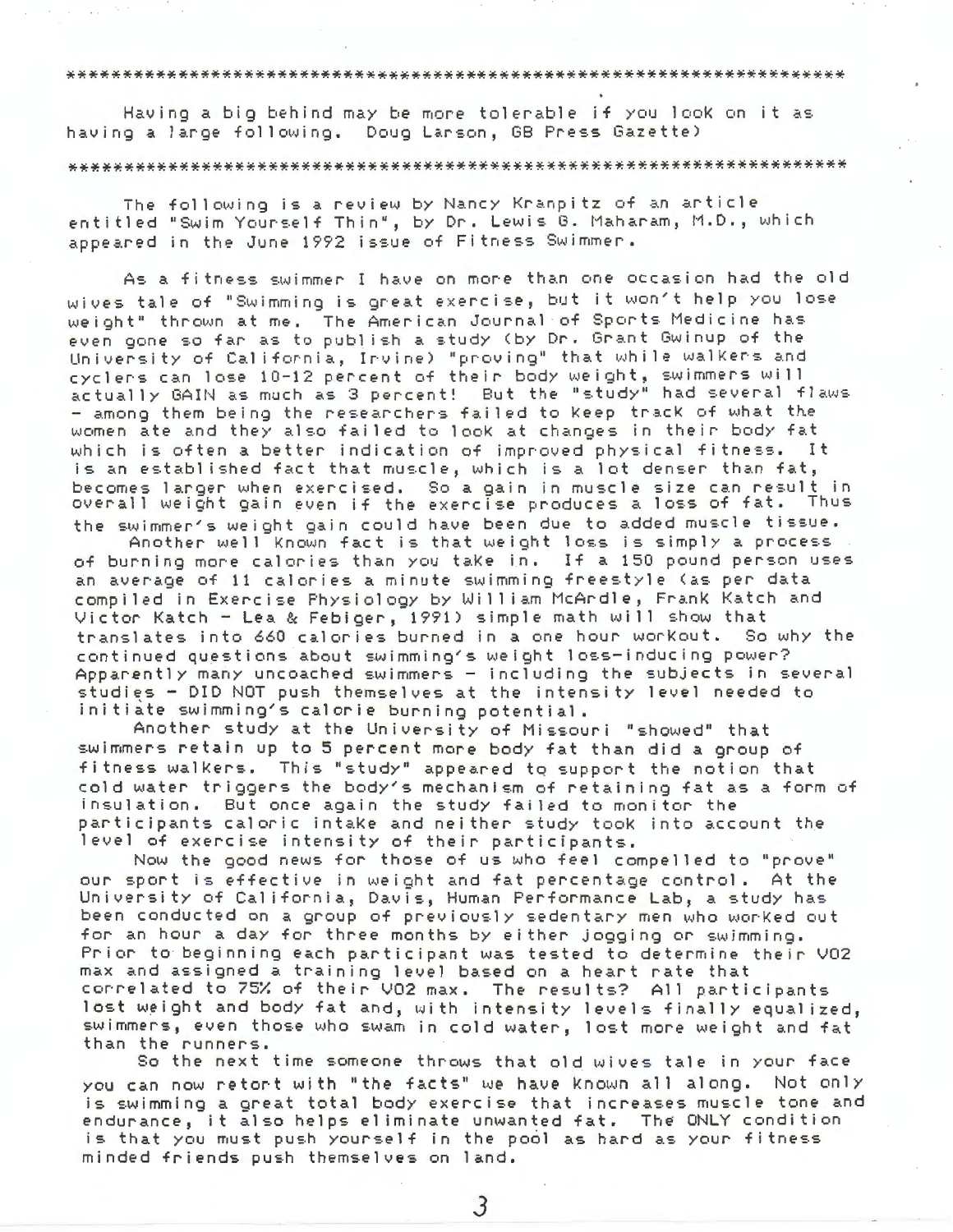Why is it that distance runners have to be transported the few blocks to track practice? (Doug Larson, Green Bay Press Gazette)

# DID YOU KNOW THAT ...

The human body has enough fat to make seven bars of soap and enough iron to make a one-inch nail.

When the seat on your exercise bicycle is adjusted properly you should be able to pedal backward without rolling your hips.

The more educated you are the less likely you are to smoke.

Americans reported having 39 hours of leisure time a week in 1991, up from 37 hours in 1989.

"If you do just 30 minutes of nonstop e xercise, three times a week, you'll substantially reduce most of the major causes of death - heart attack, stroke, diabetes, and even cancer." (Dr. Cooper)

Every 32 seconds an American has a heart attack. Of those 50% die.

#### 

# STRAIGHT TALK ABOUT BACK PAIN

Ever since humans f irst wal ked upright, we've been susceptible to back injuries. As much as 60% of low back injuries are due to cverexertion, often caused by improper lifting or other job related activities. Keep in mind that leg muscles are stronger than back muscles. Bring the load as close to you as possible before lifting. Place feet apart, putting one slightly in front of the other. And remember to bend your Knees.

#### 

Bringing home the bacon would be a good deal more satisfying if one were allowed to eat it. Doug Larson - GB Press Gazette

#### 

Imagine my surprise when, while proctoring a study hall one day in a classroom with an - abundance of OLD magazines, I happened upon an article entitled Run-In With Cancer by Herbert M. Howe. Assuming this was Wisconsin Masters Swimming elder statesman, state, national and world record holder from Madison, I promptly wrote to him asking for permission to reprint the article. Much to my surprise the author Herbert Howe is our swimmer Herb Howe's son. So I wrote to Herb Jr. seeking permission to reprint the article (which he granted) but he felt a more recent article might be more interesting. I would like to reprint both articles but at this point have not yet received permission from the two magazines involved. Should that permission arrive before press time <I vow to get this in the mail before we head to Utah for our annual spring ski. trip) I will include one or both of the articles somewhere in the newsletter. If I am beginning to feel the time crunch before the permission arrives I wi 11 simply save them for the summer edition. I am sure you will find BOTH articles to be interesting and enjoyable reading.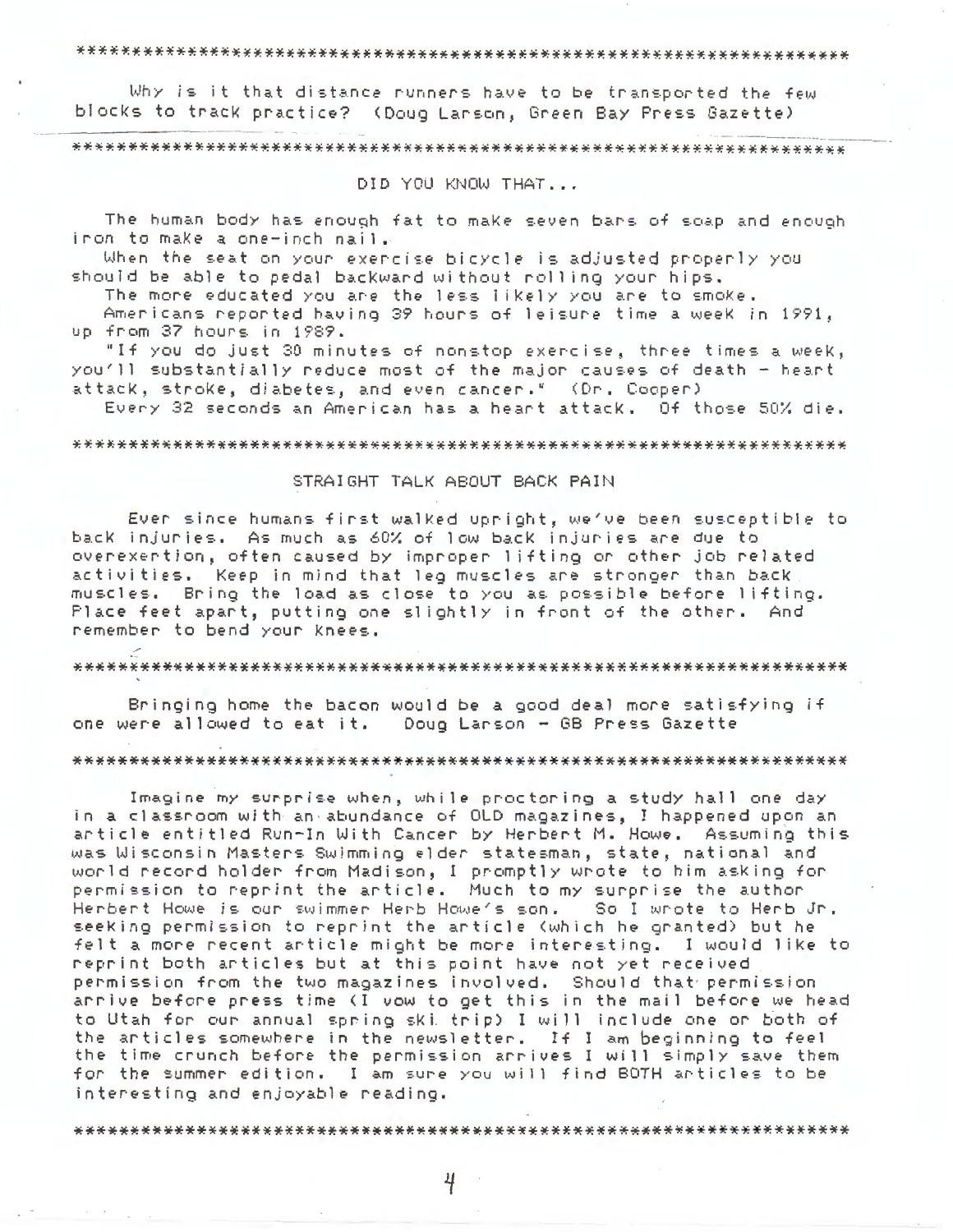If their were any justice in the world, there would be a few more storms in which children were snowbound at school. (Doug Larson, GB Press Gazette)

# 

HEXED BY SEX WOMEN VS. MEN: (Chicago Sun Times & Sharks Snooze)

It can be done on ice. Maybe even in the water. But never on land. Because of one split chromosome, because of the catch-phrase "muscle weight-to-fat ratio", most experts think female athletes never will be able to compete directly with male athletes in most sports.

Paula Newby-Fraser is one of the most gifted female endurance athletes in history. At the 1988 Ironman triathlon in Hawaii, she won the event and placed 11th overall, creating a furor about athletic equality. But for Newby-Fraser, there is no debate. "Women will never catch up," she said. "Physically, genetically and hormone-wise, we're never going to be strong enough. What it comes down to is weight-to-strength ratio, and it's just not happening for women." Here's why. For child bearing purposes, women are born with more essential body fat than men. The average women carries 23 percent of her total weight in fat, while the average man carries around 15 percent. The difference in elite athletes closes from 9-10 percent for women compared to 5-6 percent for men, but that's still a quantum leap. The average male body also carries about 40 percent muscle, compared to about 23 percent for the average female. And that makes for a big difference in any sport requiring strength. Men also benefit from the sex hormone testosterone, which leads to additional bone growth and strength. So in sports such as football, baseball, basketball, golf, tennis, skiing, tennis and soccer, men have a distinct genetic advantage in terms of strength. The only difference between Steffi Graf and Stefan Edberg is their ability to hit the ball hard." Look at golf. Who hits the ball farther? Men do. Is it because the technique for women golfers is different? Not at all. It's just a difference in power.

It is no secret female athletes have made significant progress. Women marathoners have taken nearly an hour off the world record in the last 20 years, while the men's record has dropped by only 2 minutes. There is no reason why women can't compete with men in sports that rely mostly on technique. And there is evidence females could surpass males in SWIMMING. Because the additional body fat helps control body temperature and leads to greater bouyancy, many experts believe women might be superior in the water. Some of the best long distance swimmers are women. And looking at the time in the 50 meter butterfly, the difference between men and women is negligible. Absolutely, women can be just as good as men in swimming. But in most sports, women are at a genetic disadvantage. Always have, always will be. "The reason women are closing the gap is because they are starting to train like men," said Dr. Michael Pollack, head of the center for exercise science at the University of Florida. "But there are just things - fortunately or unfortunately - that are always going to make a difference".

#### 

Hairstyles come and go, but among older men the traditional halo effect remains in voque. Doug Larson - GB Press Gazette.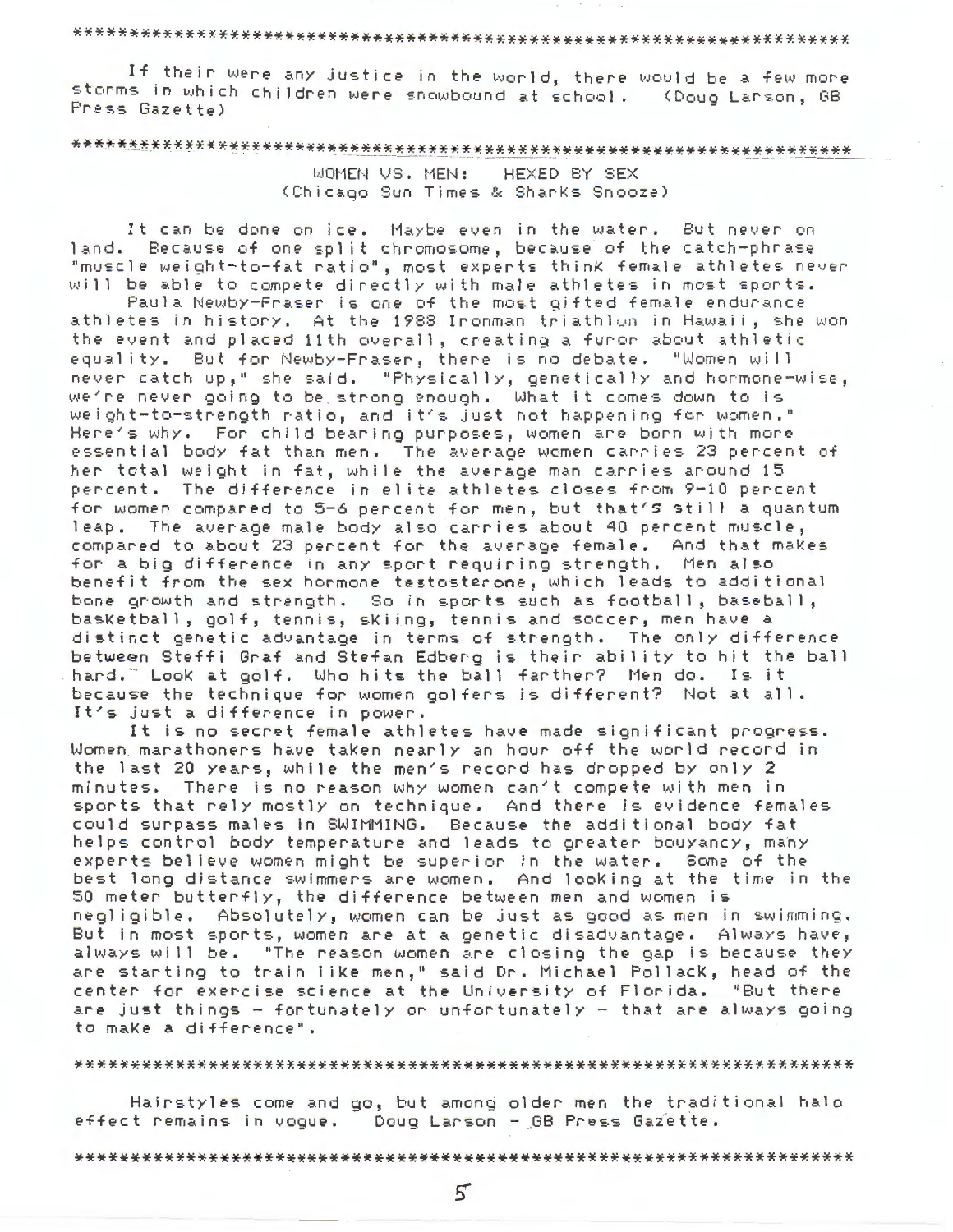Things may come to those who wait  $-$  but only the things left by those who hustle.

#### 

Total Immersion (381 Main Street, Goshen, New York, 10924, (914)-294-3510) is offering a variety of Adult Swim Camps this summer. You may write to Terry Laughlin at the above address for information concerning any of the fol lowing camps:

May 21-24 Miami University, Oxford, OH May 29-31 Merchant Marine Academy, Long Island, NY June **11-14** Mt. Holyoke College, Holyoke, MA June 17-20 Frankl in and Marshall College, Lancaster, PA June 24-27 Salem College, Winston-Salem, NC July 2-5 Colgate University, Hamilton, NY July 24-27 Chicago College of Osteopathic Medicine July 30-Aug 2 Adrian College, Adrian, MI August 6-9 York University, Toronto, ONT

#### 

"No winter lasts forever, no spring skips its turn. March is a tomboy, with tousled hair, a mischievous smile, mud on her shoes and a laugh in her voice. April is a promise that May is bound to Keep, and we Know it". — Hal Borland, "Sundial of the Seasons"

# 

Marty and Roy Berry participated in the World Senior Games in St. George, Utah, in October, 1992. Marty won 4 golds and 3 silvers in swimming and 1 silver and 2 bronze in track. Roy won 2 golds and 2 bronzes in swimming. The World Senior Games - whose motto is "peace, friendship and hea $\tilde{i}$  th" - is open to all "seniors" (and I use that term loosely as I am coming very close to qualifying!) age 50 and over.

#### 

The following is a book review by Edie Jacobsen. The book is entitled "Eater's Choice - A Food Lovers Guide to Lower Cholesterol" - by Ron and Nancy Goor.

This book offers an innovative, easy to use method to redute blood cholesterol. It explains what your blood cholesterol level means and how you can use diet to lower and control it. It has tables in the back to give the fat content of hundreds of common foods. There are two weeks of meal plans and it provides more than 200 delicisous low fat recipes, many of them ethnic foods. Low fat desserts are included. Eating the low fat way need not be boring or e x pensive.

My teenagers are becoming used to at least one meatless meal a week and beef being served only once or twice a week. While I have no eek and been being served only once of twice a week! while I have what foods are served on the table and what is bouoht at the qrocery store. At one experimental meal, my older son wanted to know who threw up on his plate. Actually, he ate it and added more sauce and requests the dish now, My younger son took one bite and lunged for the vegetables, proclaimed he had never been so glad to see a bowl of broccoli, and ate all the vegetables!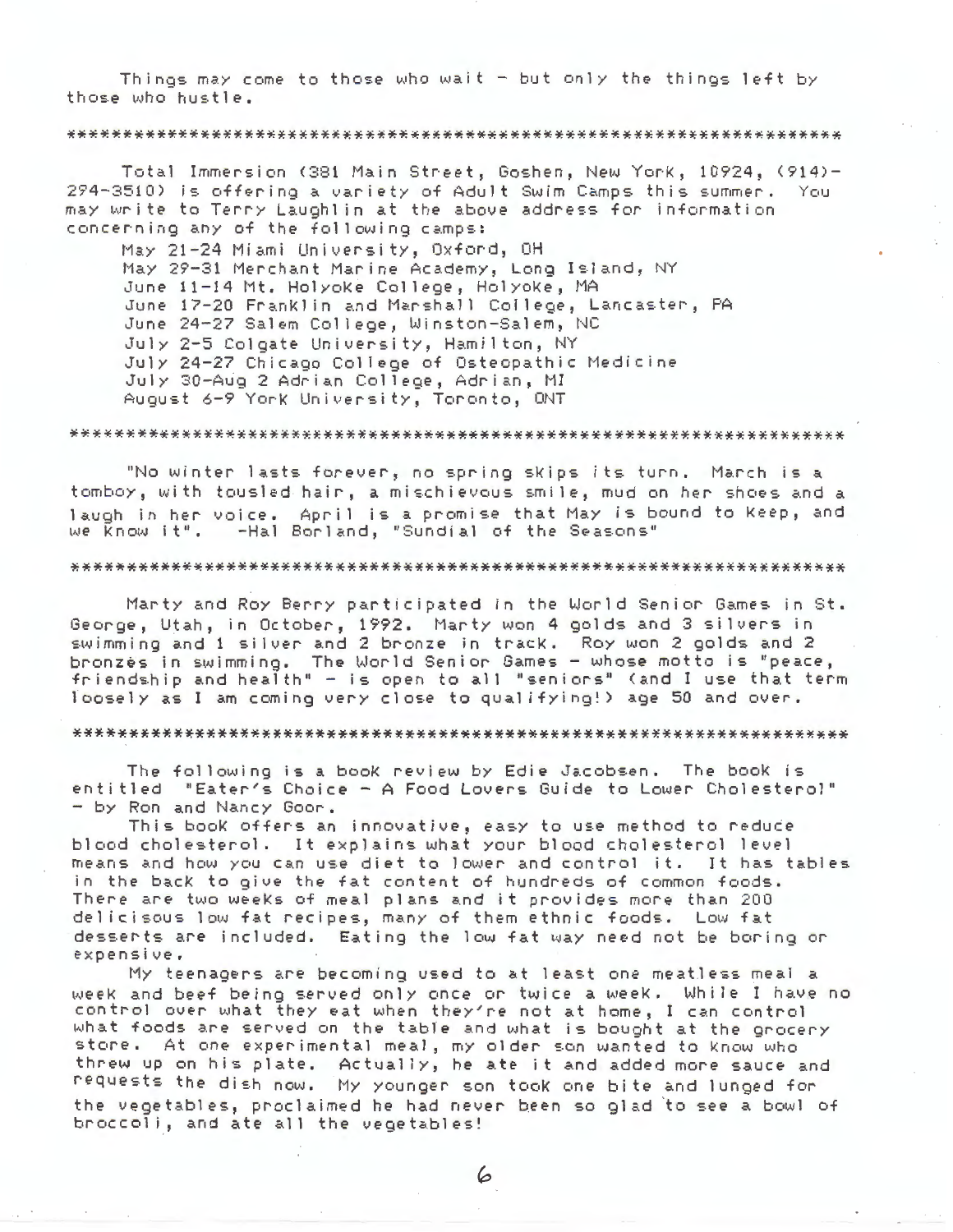It's strange that the people most reluctant to enter middle age are the ones who manage to stick with it the longest. ( Doug Larson, GB Press Gazette)

#### 

HELP - PLEASE! Remember - this ne wsletter is for you, about you and BY you! Please forward any newsworthy items, book reviews (thanks, Edie!), interesting articles or well known or little know facts about ANYTHING. I would like to get on a schedule of 4 newsletters each year - one per season - and being of the penny pinching type I like to fill all 5 pages in each newsletter to get the most out of our postage money! Just send material to the WI Masters address 1 isted as the return address on this newsletter.  $-$ Thanks  $-$  Nancy K.

# 

FOR THE NEW YEAR - SET NEW HEALTH GOALS DAILY "Fitfully Yours" by Lisa Faremouth From Sharks Snooze

Now is the time to start. For the new year, set a goal every day and work on meeting it. The more you feel in control of your life, the happier you'll be, Here are suggestions for staying healthy: Eat three to five fruits a day. Drink 8 glasses of water a day. Limit fat intake to under 30% of total calories per day. Do something physical dai Jy. Reduce stress in your life. Eat less processed foods like chips and candy. Get 6 to 8 hours of sleep daily. Walk for 30 minutes at least three to fioe days per week, Stop smoking, Drink less alcohol. Smile and laugh more. Eat more lean meats, fish and poultry. Do something every day that makes you happy. ThinK positively Take a steam bath or have a massaQe once a month. Take a low-fat cooking class. Eat more water rich foods, Avoid eating at least 2 hours before bedtime. Try a low-impact or step class. Stretch for 20 minutes in the morninq at least twice a week. Get a physical and fitness test. Reduce your blood cholesterol by eating healthier and exercising. Try a water aerobicss class. Create a home gym. Spend less time watching TV and more time reading. Be a positive influence on others. Improve your self-image by participating in activities that help you feel better about yourself. Do it now and stay fit! Have a Happy and Heal thy New Year!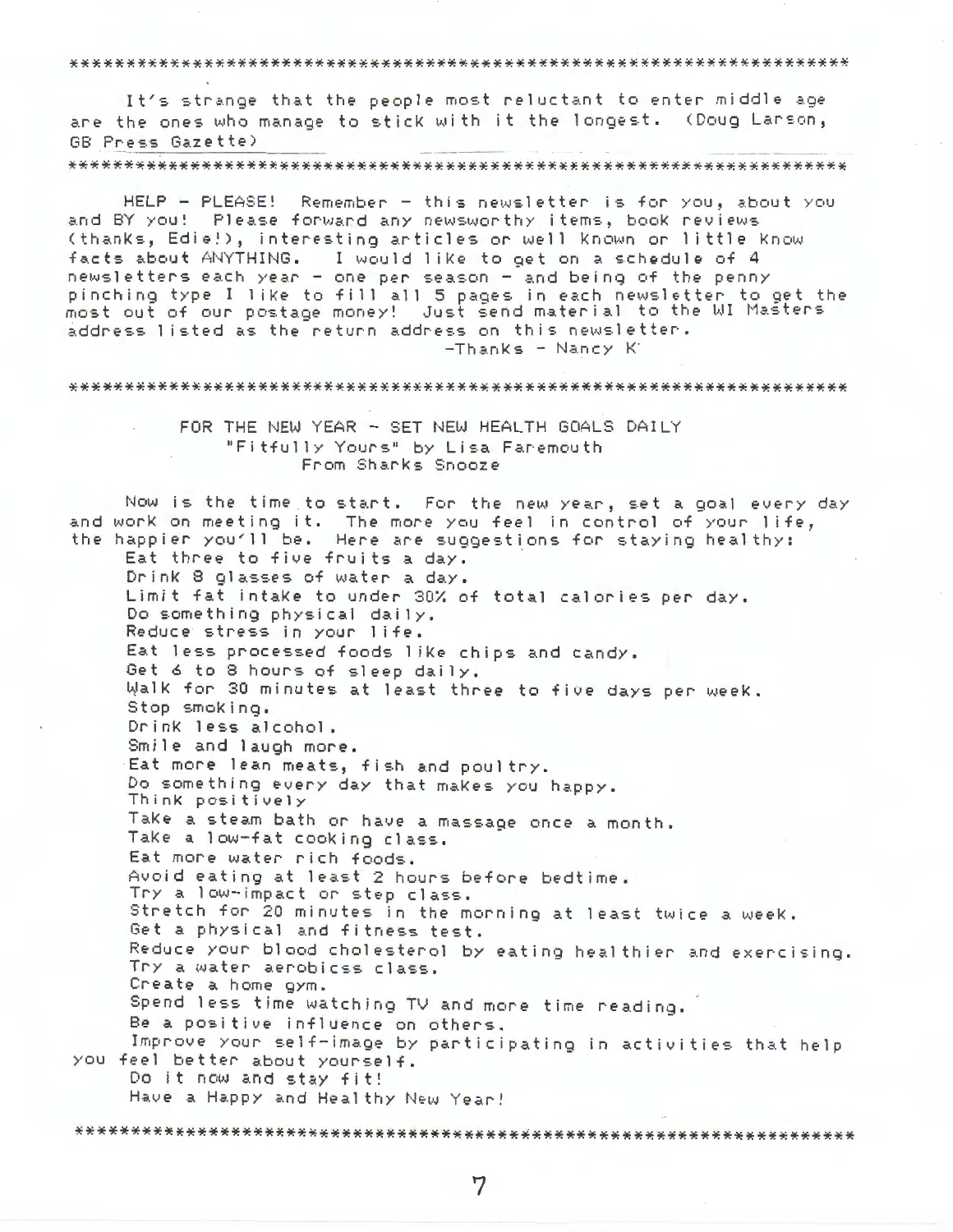John Maniaci is no longer at W175 S7046 Hiawatha Dr in Muskego nor is Margaret Topp at 2110 University Ave - #309 in Madison. If you know either John's or Margaret's current address please forward it to me and/or John Bauman so that they can receive their newsletters!

#### 

If you swam in a 1992 LCM meet and subsequently made Top Tenplease forward that information to me so it can be included in our next newsletter. The Top Ten rankings do not list team associations with the swimmers' names so sorting through all the results for any of our 250 members with no meet results for guidance is nearly an impossible task. I will be grateful for any help you can provide.

#### 

THIS, TOO, SHALL PASS

An elderly man astounded everyone by his cheerfulness in the face of physical ailments, family troubles and deferred pleasures. When asked the secret of his cheerful disposition, he replied, "Well, you see, it is like this. The Bible says often 'And it shall come to pass' but never 'It came to STAY!'"

### 

# B12 Deficiency in Seniors

If you are over 65 and have tingling in your extremeties, decreased feeling in your body or can't remember things, you may have vitamin B12 deficiency. Atrophic gastritis, which decreases stomach acid, Keeps one out of every five Americans over the age of 65 from absorbing B12 and calcium as well. If you have these symptoms, ask your doctor to measure your B12 level. If it is low, you will need a special test to see if you have pernicious anemia. (From Gastroenterology, Oct 1991). Printed in "Swim Magazine" March/April 1992.

#### 

Don't forget! Long course nationals will be held August 19-23 in Minneapolis at the pool on the campus of the University of Minnesota. The pool is very similar to the Natatorium at IUPUI. For those of you who have never been there, it is a very fast pool and well worth the trip. The last day of the competition offers a 5-mile lake swim for all you long distance afficianados.

### 

A vegetarian is a person who can eat almost anything at a potluck Doug Larson - GB Press Gazette supper.

# 

The sample workouts listed on the back page of this newsletter are taken from The Old Sternwheeler - Minnesota's Masters Swimming Newsletter.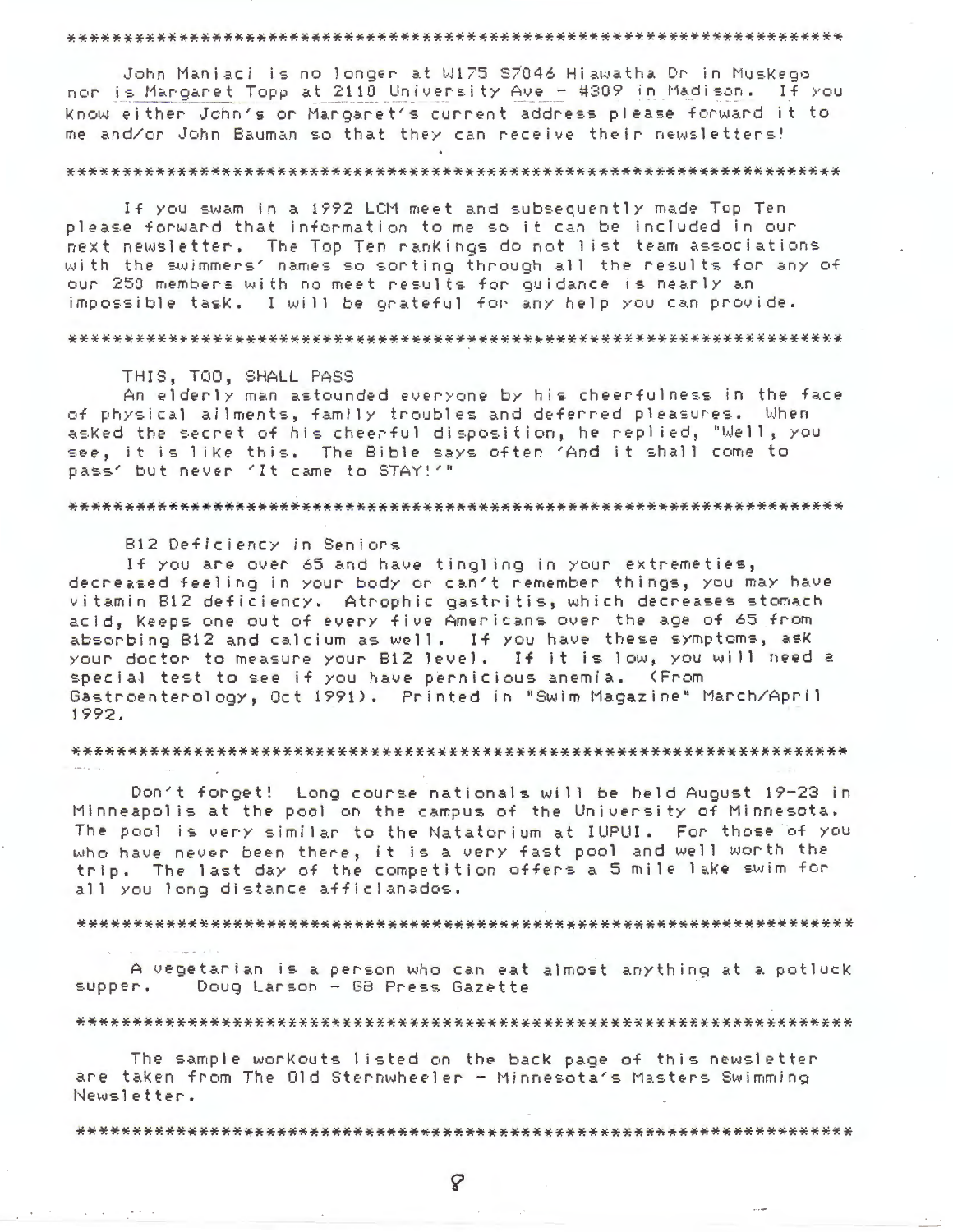Since I did not receive permission to reprint Herb Howe Jr.'s articles in time for this newsletter to go to press I will fill in with some bits and pieces - including Da Yooper Creation Story. For those of you unfamiliar with northern Wisconsin and/or Michigan's Upper Peninsula, a "Yooper" is a person who hails from "da U.P."! Herb's articles will be saved for future editions of this newsletter.

#### 

# YOOPER CREATION STORY

In da beginning dere was nuttin. Den on da first day God created da U.P. On da second day He created da partridge, da deer, da bear, da fish and da ducks. On da third day He said "Let dere be YOOPERS to roam da U.P." On da fourth day He created da udder world down below and on da fifth day He said "Let dere be TROLLS to live in da world . down below." On da sixth day He created "DA BRIDGE" so da TROLLS would have a way to get to Heaven. God saw it was good and on da seventh day He went huntin!

# 

We all know that there are MANY benefits garnered from participation in Masters Swimming - the social aspect being just one of them. Masters Swimming has brought together a group a ladies in the Fox River Valley area who now try to meet monthly for a "swimmer's luncheon". Among those participating are Fran Zeumer, Shirley Haselbacher, Deb Barclow, Cindy Maltry, Melinda Mann, Edie Jacobsen, Marilyn West and Trish Alarie. Sometimes "out-of-area" swimmers even<br>join them (i.e. - yours truely) and I must admit these gatherings are looked forward to with eager anticipation. In addition to topics of interest concerning swimming MANY other subjects are covered in a short amount of time! This group ranges in age from 31 to 73 and most likely never would have formed without the common bond of Masters Swimming.

# 

Tje powerful influence of heredity is demonstrated once again by the fact that people born with large noses are more likely to have plastic surgery. (Doug Larson - GB Press Gazette)

#### Spud's Buds

If couch potatoes are those adult Who sit and broaden their hips, Then Kids who watch TV all day Must be couch ptoato chips. (Shark's Snooze)

9.